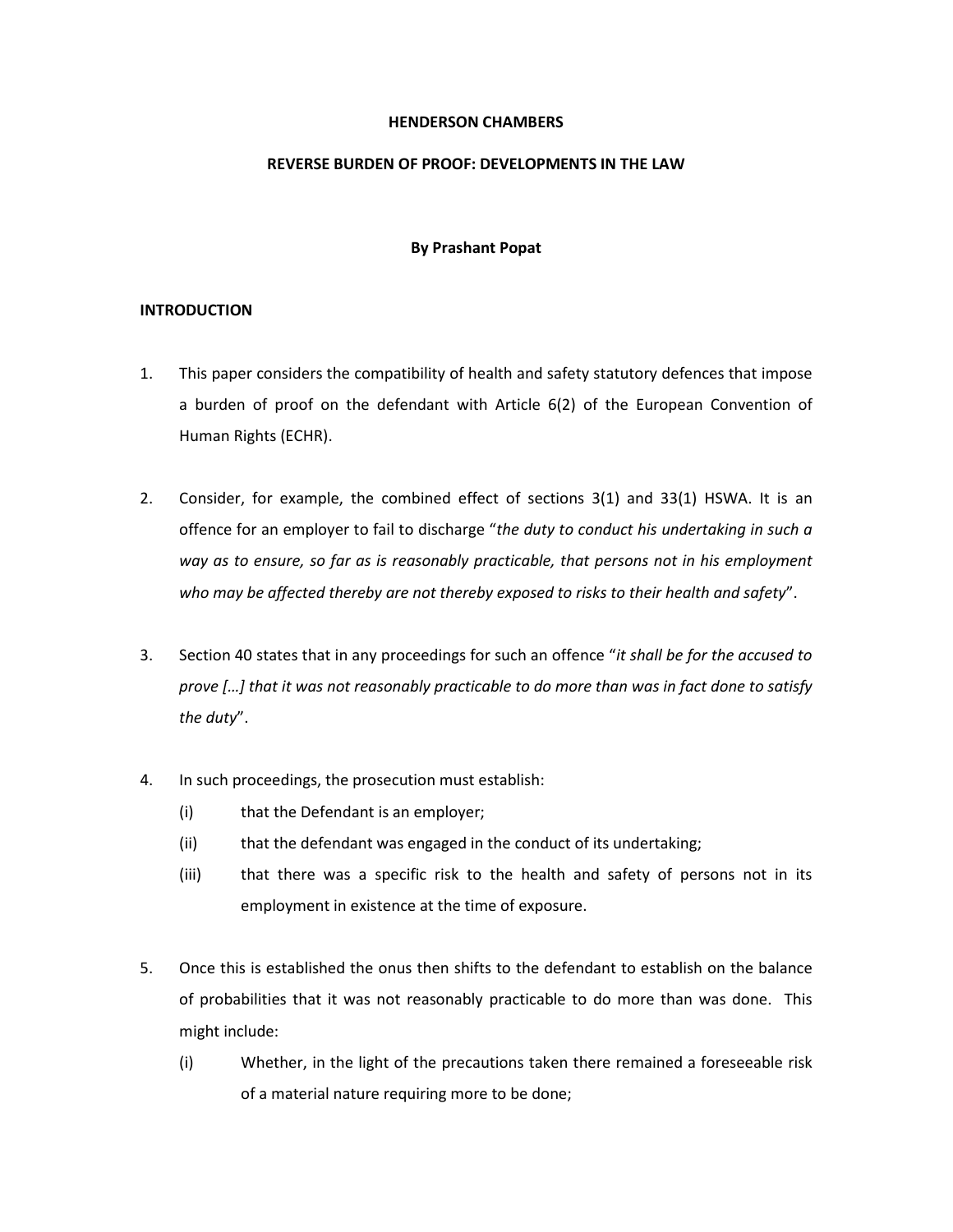- (ii) Whether the state of the art made available other remedies;
- (iii) Whether in conducting the balancing act between the magnitude and immediacy of the risk in question on the one hand and the cost and efficacy of the precautions taken and such other available precautions not taken on the other, the employer got the balance right.
- 6. In circumstances when an onus is placed on the defendant to prove a negative, the standard of proof is on a balance of probabilities. This creates the risk whereby the defendant adduces sufficient evidence to raise a reasonable doubt about the reasonable practicability of doing more to satisfy the duty, but the judge or jury is not convinced on a balance of probabilities. In such an event the defendant may be convicted notwithstanding that a reasonable doubt as to his guilt persists - a violation of the presumption of innocence under Article 6(2) ECHR.
- 7. Since the introduction of the Human Rights Act 1998 this area of law has witnessed a number of actions. In this discussion I will provide a brief history of the cases which have been decided on this topic before outlining the principles which have emerged.

# **BACKGROUND**

8. Article 6(2) ECHR provides:

*"Everyone charged with a criminal offence shall be presumed innocent until proved guilty according to law".*

9. Long before the passage of the Human Rights Act, Viscount Sankey LC in Woolmington v DPP [1935] AC 462 referred to the presumption of innocence as the "one golden thread" which runs through the web of English criminal law. In 1972, the Criminal Law Revision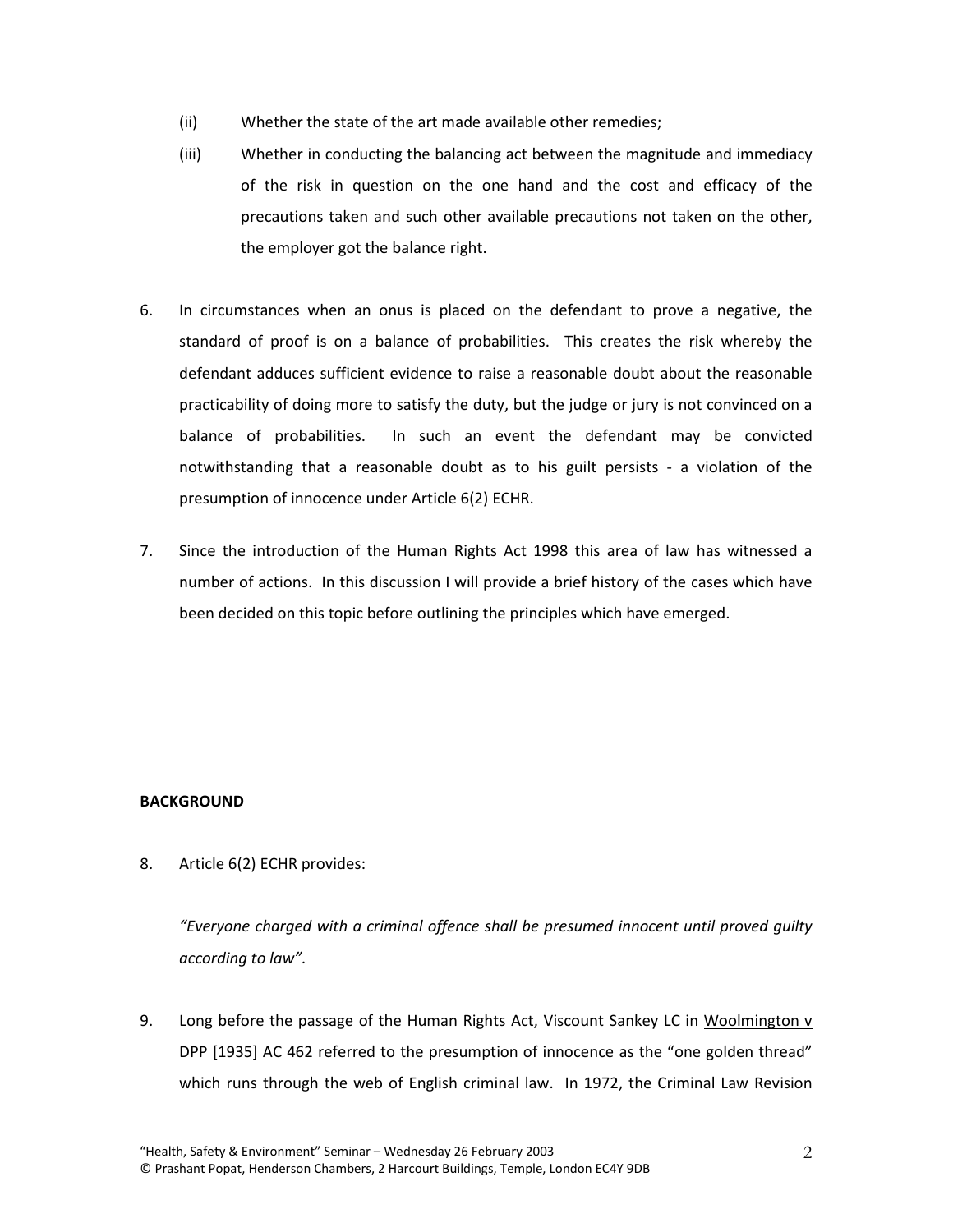Committee observed, "*we are strongly of the opinion that, both on principle and for the sake of clarity and convenience in practice, burdens on the defence should be evidential*  only" (11<sup>th</sup> Report of the Criminal Law Revision Committee Evidence (General), Cmnd 4991).

10. However, the European Court of Human Rights has never made a ruling to the effect that a reverse onus provision will inevitably give rise to a finding of incompatibility with the Convention. The approach of the European Court to reverse onus provisions is clearly set out in Salabiaku v France (1988) 13 EHRR 379 (at para.28):

*"Presumptions of fact and law operate in every legal system. Clearly, the Convention does not prohibit such presumptions in principle. It does, however, require the contracting states to remain within certain limits in this respect as regards criminal law.*

*[…]*

*Article 6(2) does not therefore regard presumptions of fact or of law provided for in the criminal law with indifference. It requires States to confine them within reasonable limits which take into account the importance of what is at stake and maintain the rights of the defence. This test depends upon the circumstances of the individual case."*

11. Therefore, although Article 6(2) is in absolute terms, it is not regarded as imposing an absolute prohibition on reverse onus clauses. What is required is that States confine presumptions of fact or law within reasonable limits.

# **R v Director of Public Prosecutions, ex parte Kebilene [2000] 2 AC 326**

12. The first major UK case brought under the HRA was R v Director of Public Prosecutions, ex parte Kebilene. The case concerned allegations that the defendants were involved with terrorism in Algeria. The defendants challenged the DPP's decision to consent to the institution of criminal proceedings against the respondents on the basis that s.16A of the Prevention of Terrorism (Temporary Provisions) Act 1989 reversed the legal burden of proof and therefore was in breach of Article 6(2) ECHR.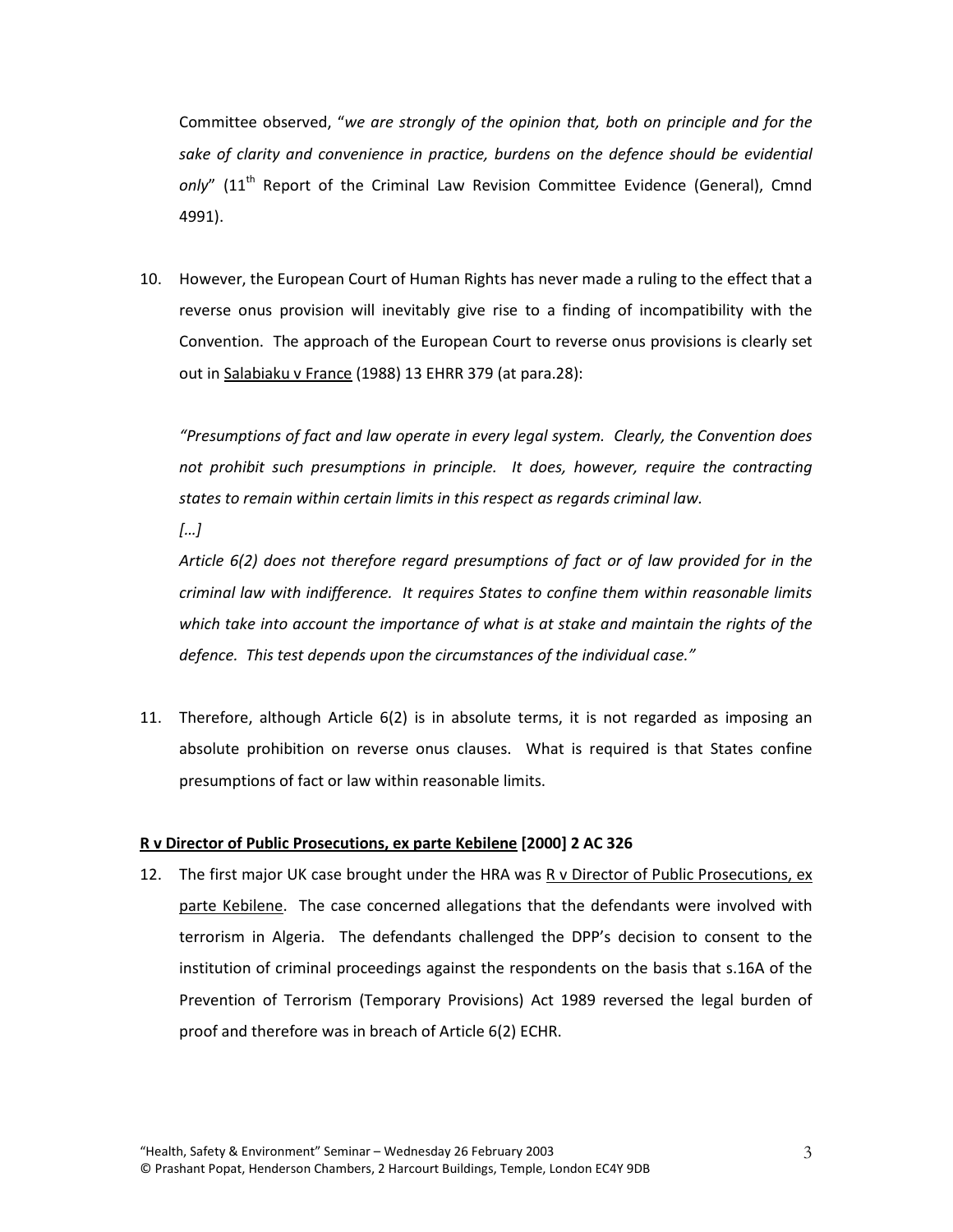- 13. The House of Lords decided that the Human Rights Act did not give rise to a legitimate expectation that the DPP would exercise his discretion not to consent and that the decision of the DPP was not amenable to judicial review. As a result, the questions as to the reverse burden and its compatibility with Article 6(2) did not need to be answered.
- 14. Nevertheless, Lord Hope took the opportunity to set out and review the arguments on Article 6(2) ECHR. He stated, obiter, that criminal statutes which in certain circumstances partially reverse the burden of proof were not necessarily incompatible with the Convention. He distinguished between a legal or "persuasive" burden and an "evidential" burden. The evidential burden requires that the accused must adduce sufficient evidence to raise an issue before it has to be determined as one of the facts in the case. Evidential burdens do not breach the presumption of innocence and are therefore compatible with Article 6(2) ECHR.
- 15. On the other hand, the persuasive burden requires the accused to prove, on the balance of probabilities, a fact which is essential to the determination of his guilt or innocence. Lord Hope then outlined three categories of persuasive burden:
	- (i) mandatory presumption of guilt (prima facie incompatible);
	- (ii) discretionary presumption of guilt (compatibility will depend on the circumstances);
	- (iii) presumptions which emanate from an exemption or proviso (compatibility will depend on the circumstances).
- 16. The first step by way of preliminary examination, therefore, is to see whether the legislative technique which has been adopted imposes a persuasive or evidential burden and if it is persuasive, does it breach the presumption of innocence?
- 17. However, even if it breaches the presumption of innocence, Lord Hope illustrated that this does not lead inevitably to incompatibility. In Salabiaku, the European Court stated: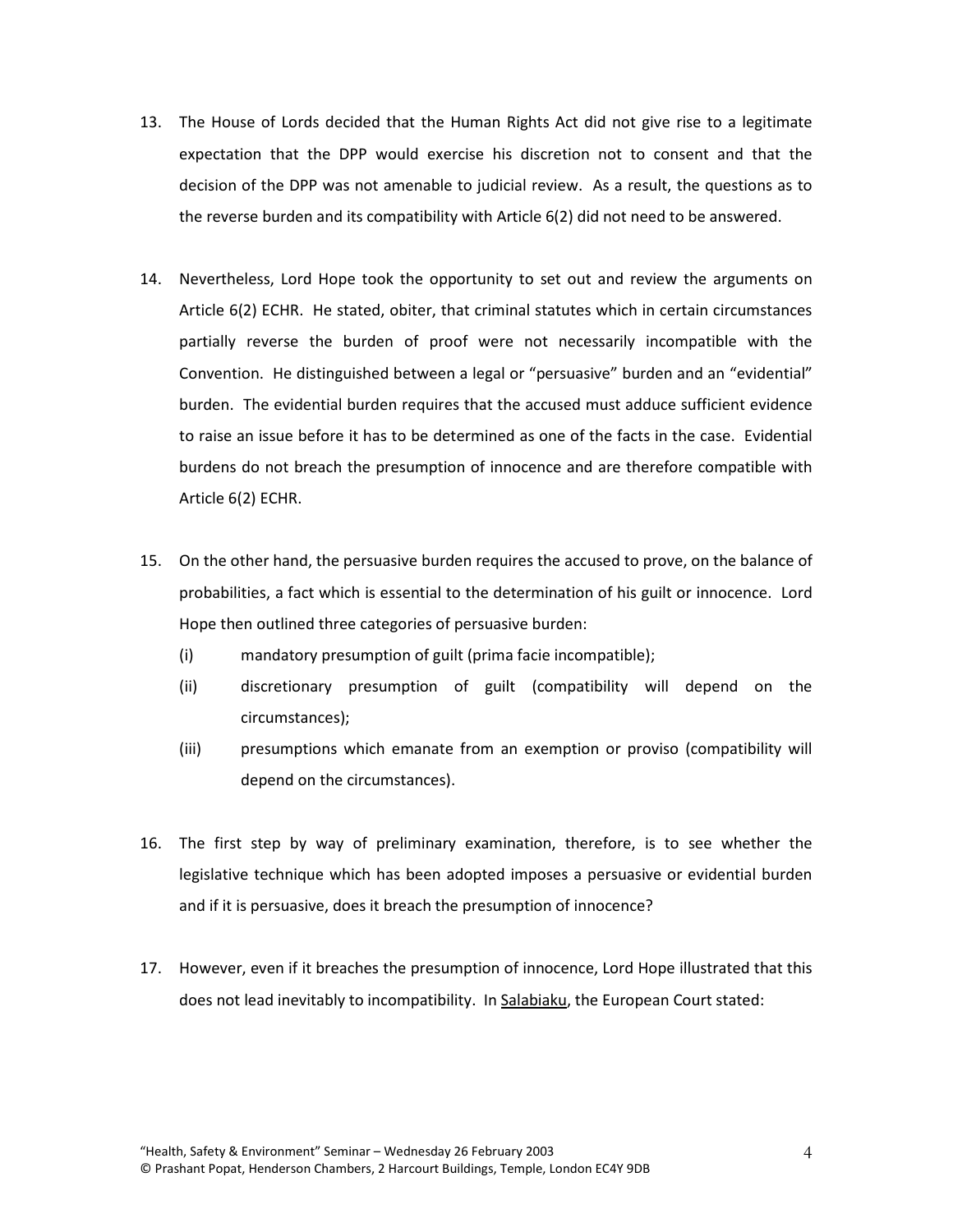"*as a matter of general principle therefore a fair balance must be struck between the demands of the general interest of the Community and the protection of the fundamental rights of the individual*".

- 18. In assessing where the balance lies, Lord Hope suggested useful questions to be considered:
	- (i) What does the prosecution have to prove in order to transfer the onus to the defence?
	- (ii) What is the burden on the accused (does it relate to something which is likely to be difficult for him to prove)?
	- (iii) What is the nature of the threat faced by society which the provision is designed to combat?

# **R v Lambert [2001] UKHL 37**

- 19. Whereas in Kebilene the issue was strictly obiter, the compatibility of reverse burdens formed part of the ratio of the decision in Lambert. In Lambert, the House of Lords considered the application of the presumption of innocence as expressed in Article 6(2) ECHR to s.28 of the Misuse of Drugs Act (MDA) 1971 which sets out the offence of possession of controlled drugs with intent to supply. Section 28(2) provides a defence whereby the defendant can prove that he did not know or suspect or have reason to suspect that the items which were in his possession were in fact controlled drugs.
- 20. This provision had always been interpreted as placing a legal burden on the defence to prove, to the civil standard, that the defendant did not have the necessary knowledge or suspicion. However, in Lambert the majority of the House reached a different view.
- 21. It was decided that, by placing the persuasive burden on the defendant, the defence violated the presumption of innocence articulated in Article 6(2). However, the defence could be "saved" if it was construed in accordance with s.3(1) HRA. Lords Slynn, Steyn, Hope and Clyde concluded that the burden which fell on the defendant to "prove" that he did not have the necessary knowledge or suspicion was an evidential burden only and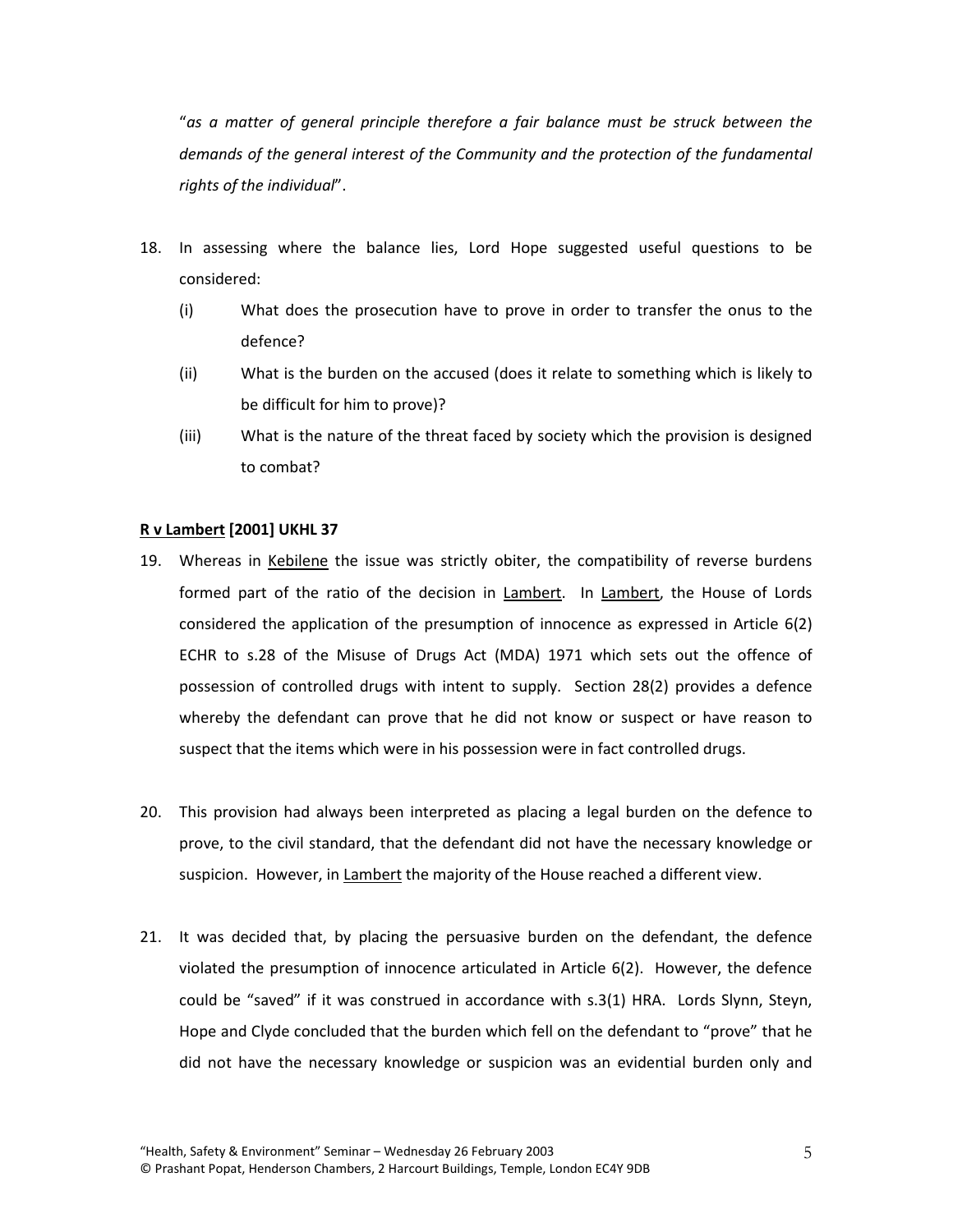therefore did not breach Article 6(2). The defendant was required only to raise the issue, which the Crown then had to disprove to the normal criminal standard.

- 22. The approach can be summarised thus. The first step was to establish whether the reversal was an infringement of the presumption of innocence. Their Lordships agreed that the effect of the provision was to impose a legal, persuasive burden which infringed the principle. The next step was to consider whether this infringement was objectively justified and proportionate - that the legislative means adopted were not greater than necessary (on this point Lord Hutton dissented, finding that the imposition of a legal burden on the accused was proportionate). The final step was to assess whether it was possible to read s.28 MDA in a way compatible with Convention rights (in accordance with s.3 HRA).
- 23. On this final point, the majority of the House of Lords agreed. Adopting the rationale of Lord Cooke in Kebilene, they applied s.3  $HRA<sup>1</sup>$  $HRA<sup>1</sup>$  $HRA<sup>1</sup>$  so as to read s.28(2) MDA as creating an evidential burden only. In particular, this involved reading the words "prove" and "proves" as meaning giving sufficient evidence.
- 24. Consequently s.28 MDA is not incompatible with Article 6(2) ECHR as it can be "read down" so as to impose an evidential burden, as opposed to a persuasive burden on the accused.
- 25. The approach of Lambert has been adopted in subsequent Court of Appeal decisions.

# *R v Carass* **[2001] EWCA Crim 2845**

<span id="page-5-0"></span> $\overline{a}$ 

26. The Defendant was charged with concealing debts in anticipation of a winding up (contrary to s.206(1)(a) of the Insolvency Act 1986). In raising the defence of "no intent to defraud" under s.206(4) it was held that the Defendant bore only an evidential burden of proof. Accordingly the word "prove" was read to mean "adduce sufficient evidence". This is identical to the approach of the majority in Lambert.

<sup>1</sup> Section 3 HRA 1998 states: "So far as it is possible to do so, primary legislation and subordinate legislation must be read and given effect in a way which is compatible with the Convention rights".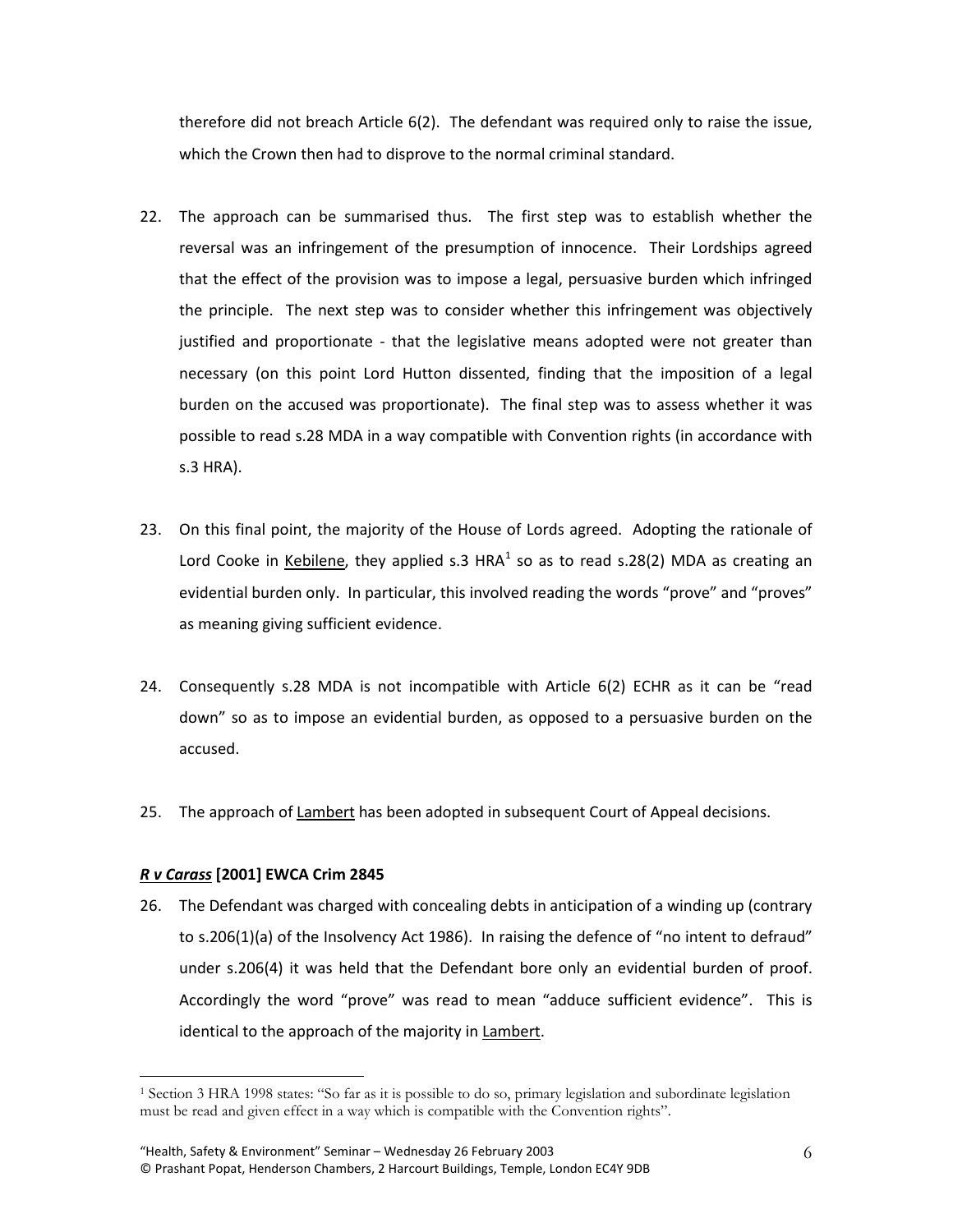#### **R v Drummond [2002] EWCA Crim 527**

27. In this case the court applied the reasoning of Lambert but came to the conclusions that had been delivered by the Court of Appeal and Lord Hutton in dissent. A defendant charged with careless driving with excess alcohol raised the defence in s.15(3) of the Road Traffic Act 1988. Under the "hipflask" defence, if an accused proves that he consumed alcohol after he ceased to drive but before a breath specimen test, he can rebut the assumption that the proportion of alcohol shown in the specimen was the proportion of alcohol in his blood whilst driving. It was held that a legal burden of proof was correctly imposed upon the defendant in requiring him to show that alcohol was consumed after driving. The interference with the presumption of innocence was both justified and no greater than necessary.

#### **LAMBERT RECONSIDERED**

- 28. The two cases outlined above illustrate how the Court of Appeal has followed the test laid down by the House of Lords in Lambert both to justify and to condemn the reverse burden of proof in different statutory offences. I shall return later to consider which approach would be adopted regarding s.40 HSWA.
- 29. However, there are two particular uncertainties that arise from the Lambert decision. The first is illustrated by the decision of the House of Lords in Lambert itself in that the compatibility of the reverse legal burden is not always a clear-cut decision. A majority of four of the House concluded that the reverse legal burden and the resulting infringement of the presumption of innocence were not justified or proportionate.
- 30. However, Lord Hutton (and the Court of Appeal) came to the opposite conclusion. Whereas the majority found that an evidential burden was appropriate, a decisive factor for Lord Hutton was that an evidential burden would create unresolved difficulties for the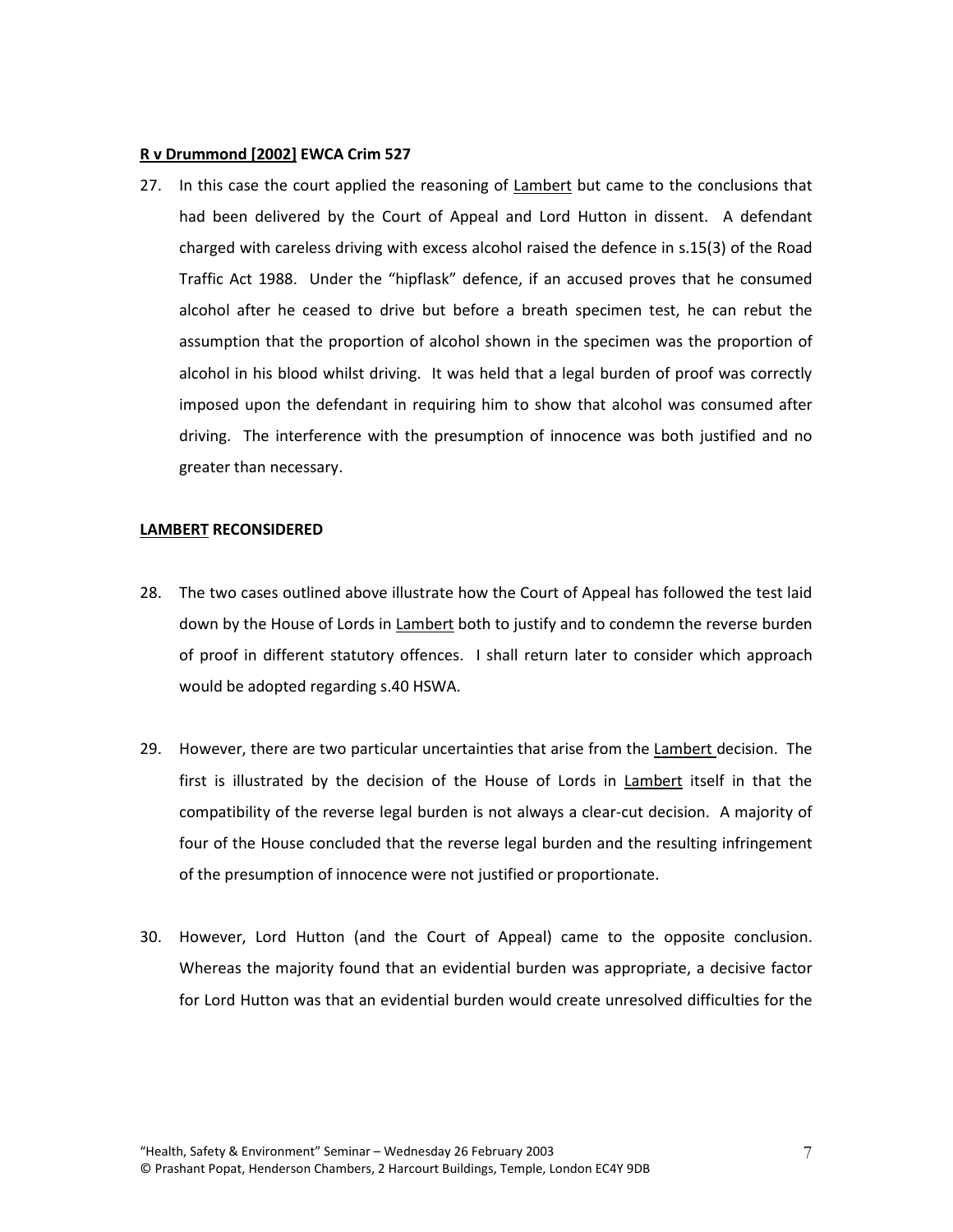prosecution<sup>[2](#page-5-0)</sup>. This outlines the inherent uncertainty as to the compatibility of individual statutory provisions which impose a legal burden of proof on the defendant.

31. In reaching their conclusion for the majority, Lords Steyn and Clyde both considered that a legal burden on the accused was not justifiable after balancing the interests of the public with what was at stake for the accused in circumstances where the accused may face a sentence of life imprisonment. Lord Clyde contrasted this with a case where strict responsibility may be more acceptable - such as statutory offences which regulate the conduct of some particular activity in the public interest, for example "the promotion of health and safety":

*"These kinds of cases may properly be seen as not truly criminal. Many may be relatively trivial and only involve a monetary penalty. Many may carry with them no real social disgrace or infamy" (at para.154)*

- 32. I shall consider later how this distinction between regulatory and prescriptive offences has been applied in decisions concerning regulatory offences.
- 33. The second uncertainty created by the decision in Lambert concerns the approach as to whether the legal burden imposed on the defendant amounts to an infringement of Article 6(2). As Lord Hope set out in Kebilene, a legal burden is when the defendant must prove a fact which is essential to the determination of his guilt or innocence. The decision of Lambert illustrates, however, that it is not always easy to categorise the essential elements of the offence. Lord Steyn deemed the defence under s.28 as containing an essential element of the offence. For him, the defence is so closely linked with mens rea and moral blameworthiness that it would derogate from the presumption to transfer the legal burden to the accused (at para.35).

 $\overline{a}$ 

<sup>2</sup>At para.198, "[T]he difficulty in some cases of convicting those guilty of the crime of possession of a controlled drug with intent to supply, if the burden of proving knowledge beyond a reasonable doubt rests on the prosecution, is not resolved by placing an evidential burden on the defendant, and it is necessary to impose a persuasive burden as ss.28(2) and (3) do."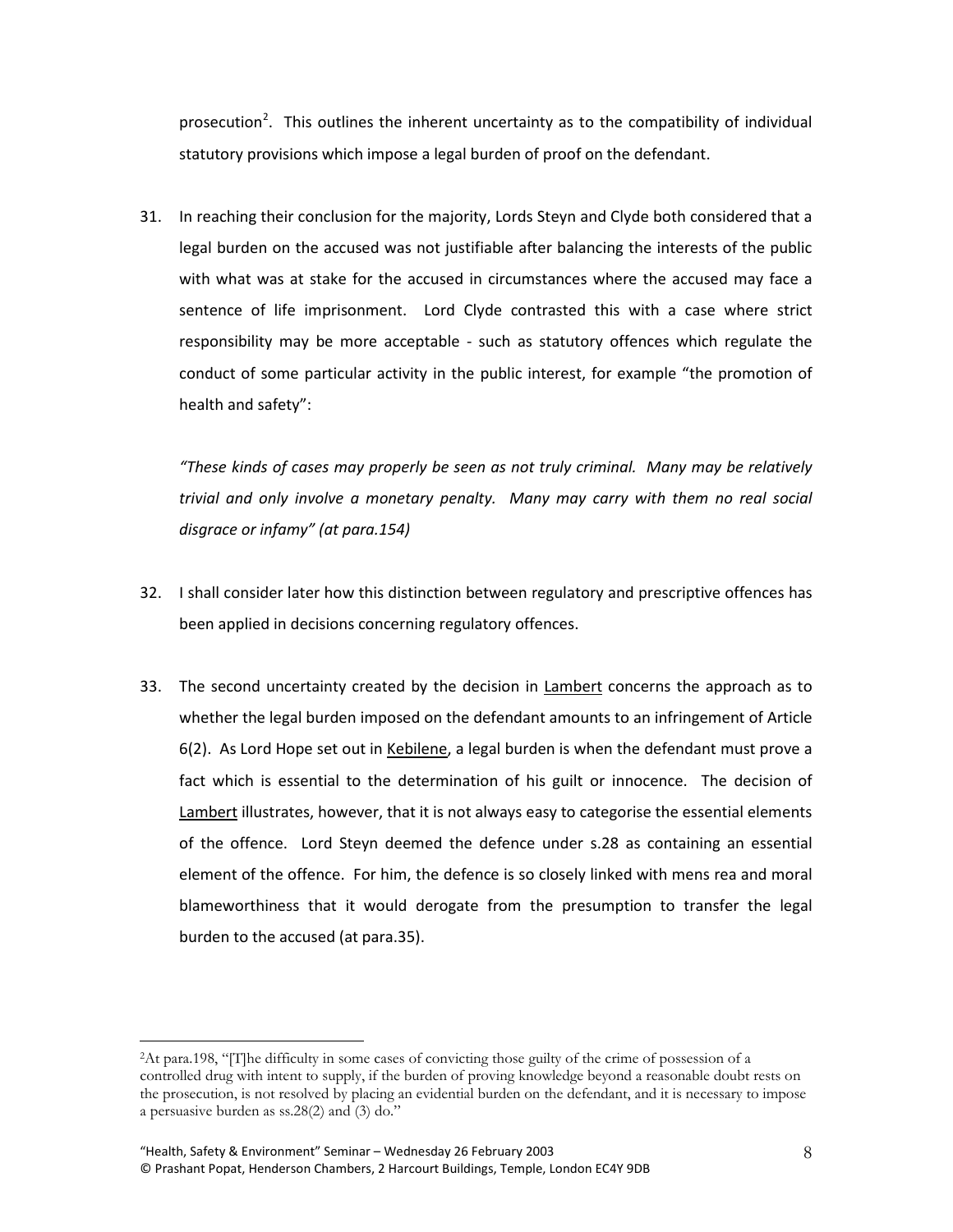34. However, Lord Hope concluded that the knowledge contained in s.28 was not an essential element (para.60) and there were sound policy reasons for construing the legislation in such a way as not to put the initial burden of proving knowledge on the Crown (para.71). Nevertheless, he reached the same conclusion as Lord Steyn that the burden on the accused violated the presumption of innocence (para.117). Lord Hutton, who dissented on the basis that an evidential burden was insufficient and that the persuasive burden was justified (para.198), found that whether or not it was an essential element was not conclusive of the issue (para.185):

*"Therefore, following the jurisprudence of the Court, I consider that the Crown cannot rebut an argument based on a violation of Article 6(2) by simply contending that the Government of the United Kingdom is entitled "to define the constituent elements of the … offence", and that a violation of Article 6(2) is avoided because the 1971 Act makes absence of knowledge of being in possession of a controlled drug a defence rather than making knowledge an ingredient of the offence which the prosecution has to prove."*

35. This uncertainty is highlighted in the following case:

# **Sliney v Havering London Borough Council [2002] EWCA Crim 2558**

- 36. The Court of Appeal came to the conclusion that the substance of the reverse burden in s.92(5) Trade Marks Act 1994 was not to be regarded as an essential element of the offence and that therefore there was no infringement of the presumption of innocence in Article 6(2) ECHR.
- 37. The Court went on to state that even if it were properly to be regarded as inconsistent with the presumption of innocence, this was a case where the reverse legal burden was necessary, justified and proportionate and that therefore it was not a case where section 3 of the Human Rights Act 1998 would require the "reading down" of the provision.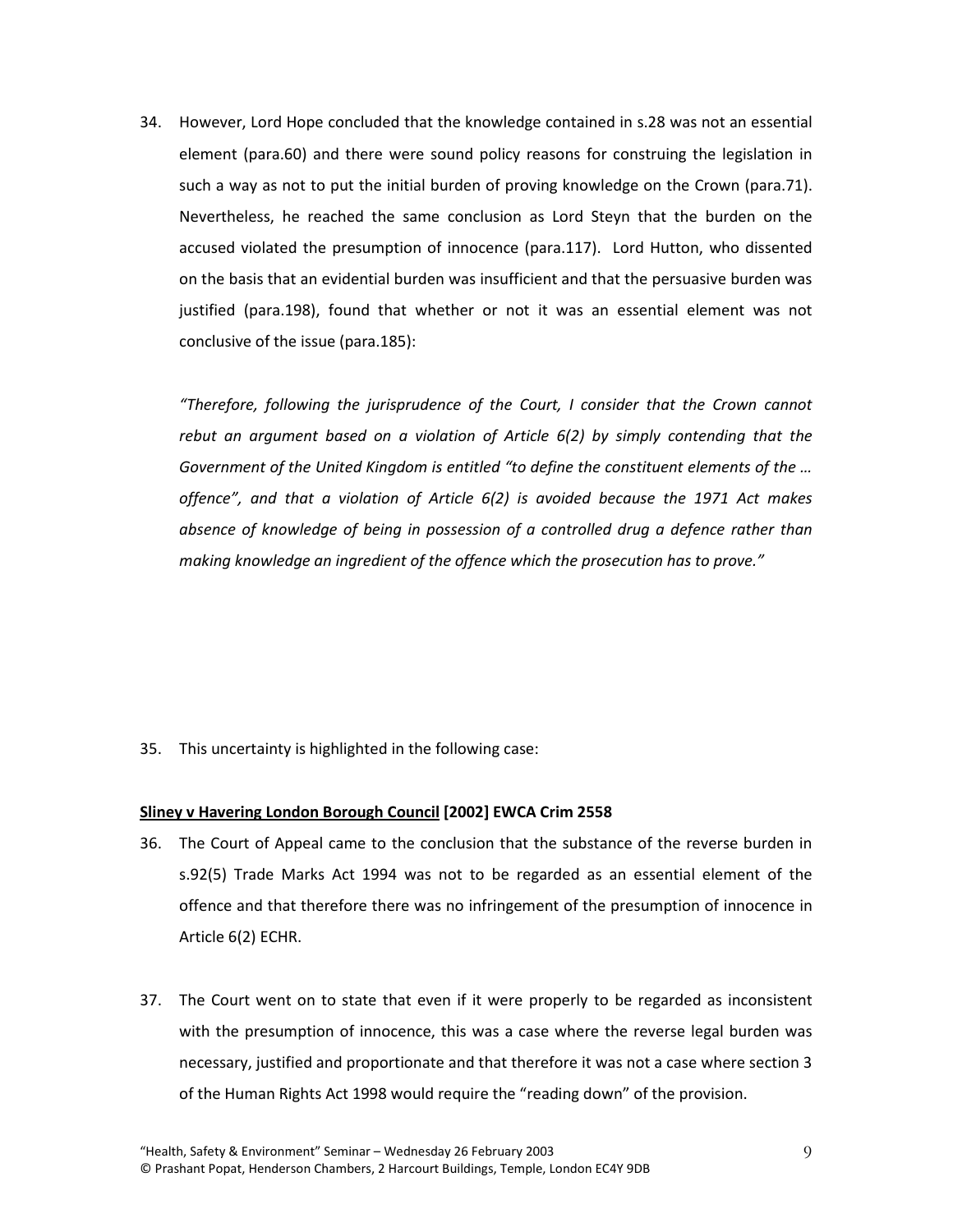- 38. The Court outlined seven reasons for accepting that the prosecuting authorities had justified the reverse legal burden as necessary and proportionate: four in addition to the three identified by Lord Hope in *Kebilene*:
	- 38.1 Important matters have to be proved by the prosecution beyond reasonable doubt before any liability can attach to the accused (Lord Hope's first consideration).
	- 38.2 The subject matter of the legal burden would be peculiarly in the knowledge of the accused (Lord Hope's second consideration).
	- 38.3 The provision was designed to protect both proprietors of registered trademarks and consumers from the activities of counterfeiters. The threat faced by society was a very serious one (Lord Hope's third consideration).
	- 38.4 This is a regulatory offence so the moral obloquy is less that that in "truly criminal" cases.
	- 38.5 The regulatory regime could not operate sensibly if it depended on the prosecution proving the trader's absence of belief on reasonable grounds that the goods were genuine etc.
	- 38.6 Although s.92 TMA provides for a sentence of 10 years imprisonment, in reality the majority of cases under s.92 result in a fine or discharge and of the few that resulted in custody, none were over five years.
	- 38.7 If the burden were "read down" to be evidential it would create enormous obstacles for trading standard departments. This supplements the third reason above - but illustrates that the court considered the effects of s.3 HRA 1998 in its reasoning.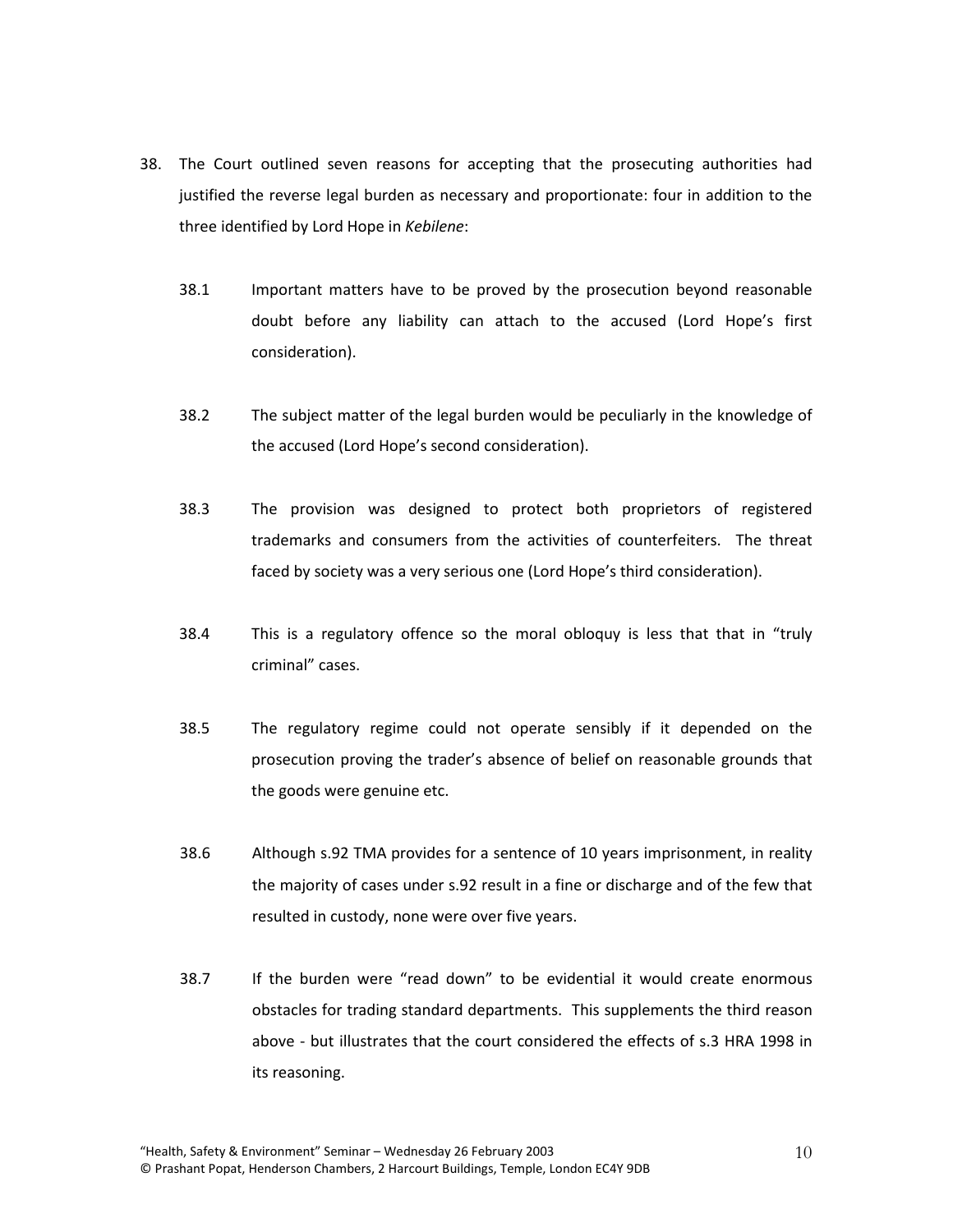- 39. At first blush, the decision of the Court of Appeal may appear confusing. At paragraph 34, Rose LJ comes to the conclusion that the defence "does not relate to an essential element of the offence" so Art.6(2) is not infringed. Nevertheless, he continues in para.35 that "in the light of the arguments we would not regard it as satisfactory to rest the ultimate decision in this case solely on that basis" and that the analysis of the compatibility of the reversal (the seven factors outlined above) is "a further and necessary part of our ultimate disposal of this appeal".
- 40. Sliney suggests that if the defence does not relate to an essential element of the offence, then there is no infringement of the presumption of innocence. But at the same time, the Court was unwilling to dispose of the case on that basis alone. This indicates that Courts are perhaps keen to decide cases by adopting a more European approach of considering the picture as a whole. As a result, it is perhaps better to consider whether or not the defence relates to an ingredient of the offence as no more than one of number of factors to be taken into account. This would seem to accord with the opinion of Lord Hutton in Lambert (at para.185).
- 41. Sliney is also notable in that amongst the number of factors considered, the Court decided that the prospect of a custodial sentence was, although a possibility, in fact unlikely. As a result the reverse legal burden was not so serious as to constitute an infringement of Article 6(2). The sentence for the offence proved to be a persuasive factor for the court in the following case:

# **Davies v Health and Safety Executive (judgment 18/12/2002)**

- 42. This was the first health and safety case to be decided on this issue. The Court of Appeal held that the imposition of a legal burden under s.40 HSWA was justified, necessary and proportionate and therefore was compatible with Article 6(2) ECHR.
- 43. In considering the balance between the fundamental right of the individual and the general interests of the community, the court followed the questions set out by Lord Hope in Kebilene: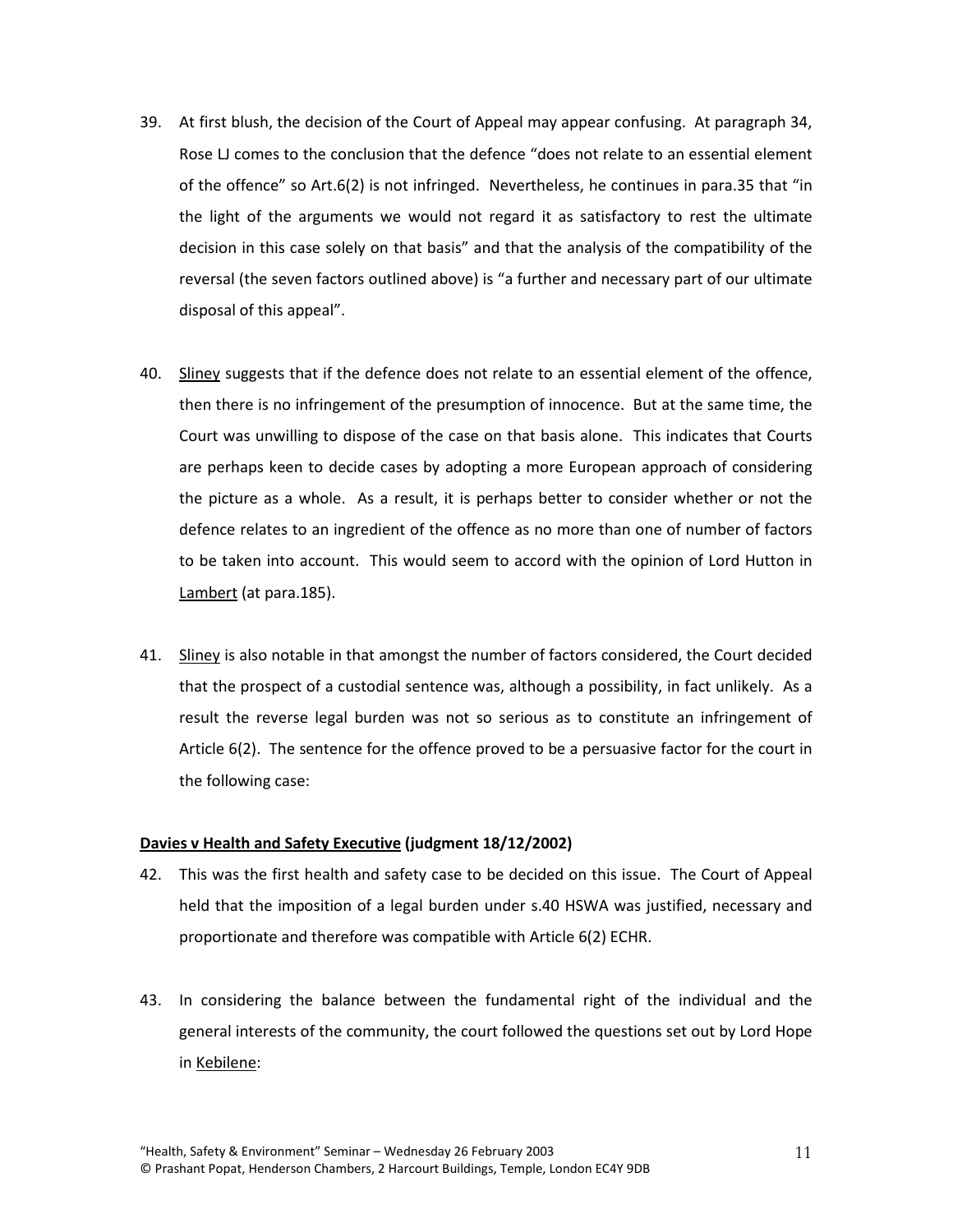- 43.1 Before the onus shifts to the defendant the prosecution had to initially prove that the defendant owed the duty and that the safety standard had been breached (in the case of s.3 and s.33(1)(a) offences). The Court held that proof of these matters is not a mere formality.
- 43.2 The burden on the defendant was within the defendant's knowledge: he knew what he did and what he ought to have done. The defence had argued that the offences were not concerned with the defendant's state of mind (which had been the case in Lambert and Carass) and this should be contrasted with a case where the burden rested on the defendant to show that he did all that was reasonably practicable. This argument was rejected. The Court held that Lord Hope's second consideration in Kebilene was not specifically directed to the state of the prosecutor's knowledge of the facts in question, but whether they will be difficult for the defendant to prove or relate to something in his knowledge. It was held that the facts giving the defendant access to a s.40 HSWA defence would at least be within his knowledge and therefore would not be difficult for him to prove.
- 43.4 The provision was specifically enacted to combat the threat to society. The 1974 Act is regulatory rather than prescriptive and as such the concept of fault is based upon a reasonable care standard and does not imply moral blameworthiness in the same manner as criminal fault. The Court adopted the analysis of Cory J in the Canadian Supreme Court in R v Wholesale Travel Group (1991) 3 SCR 154, which it considered "convincing and extremely helpful":

"*If the false advertiser, the corporate polluter and manufacturer of noxious goods are to be effectively controlled, it is necessary to require them to show on a balance of probabilities that they took reasonable precautions to avoid the harm which actually resulted. In the regulatory context there is nothing unfair about imposing that onus; indeed it is essential for the protection of our vulnerable society*".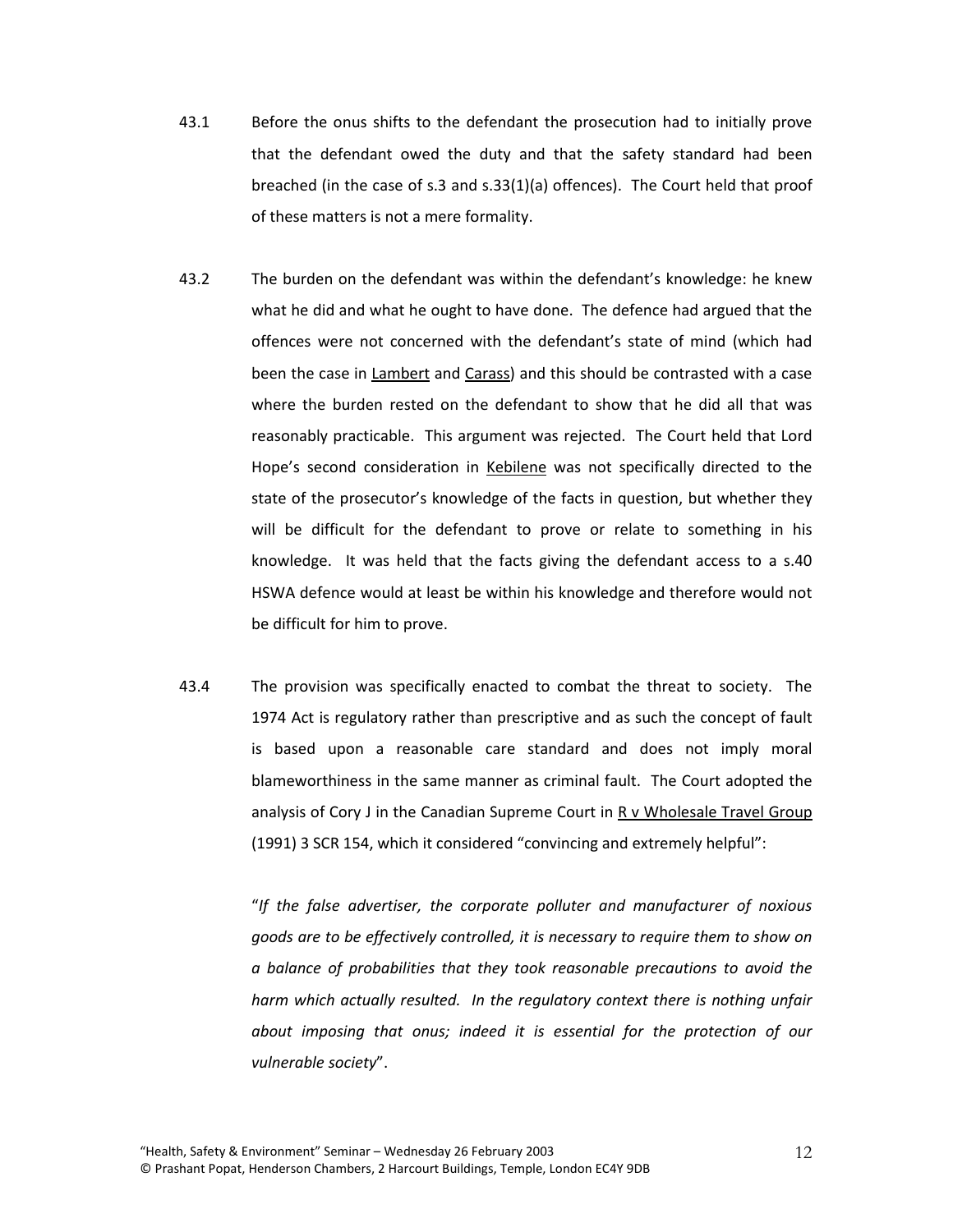- 44. As a result, the Court of Appeal reached a conclusion similar to that of Lord Hutton in Lambert, whereby the reverse legal burden was justified, necessary and proportionate and therefore did not violate Article 6(2). Consequently it was not necessary to apply the next step of Lambert and apply s.3 HRA 1998 to transfer the burden to an evidential one.
- 45. In addition, the Court of Appeal identified other elements which persuaded them that the legal burden on the accused was justified and proportionate. The Court considered that to impose merely an evidential burden would change the focus of the statutory scheme. As a result the Court envisaged scenarios where the prosecution would not be able to assume this burden of proof in examples where the only relevant expertise was with the defendant, or perhaps a state of art supplier in another country.
- 46. An equally important factor for the Court was that there was no risk of imprisonment for any of the offences in question. In Lambert, the possibility of life imprisonment weighed heavily on the minds of Lord Steyn and Clyde in their decisions to declare the reverse legal burden incompatible with Article 6(2). The risk of imprisonment would seem to suggest that a reverse legal burden in such circumstances would be incompatible.
- 47. However, in Sliney the Court of Appeal side-stepped this assumption by ruling that the reverse burden was justifiable notwithstanding the risk of imprisonment. For Rose LJ, the risk of imprisonment was unusual and although the maximum custodial sentence was ten years, in practice the highest sentence appeared to be five years.
- 48. Irrespective of the logic or correctness of this conclusion in Sliney, that conclusion only relates to the offence under s.92(5) TMA and would not bind a court deciding the same issue in the case of a health and safety offence attracting a punishment of imprisonment. In addition there are further distinguishing features between the decisions of Sliney and Davies. For example, in Sliney, s.92(5) TMA was not considered to be an essential element of the offence; accordingly there was no risk of infringement of Article 6(2). In Davies, this argument was rejected. The duty in s.3 HSWA is a "duty to ensure as far as is reasonably practicable". It is a breach of this qualified duty which gives rise to the offence. The s.40 defence therefore concerns the gravamen of the offence.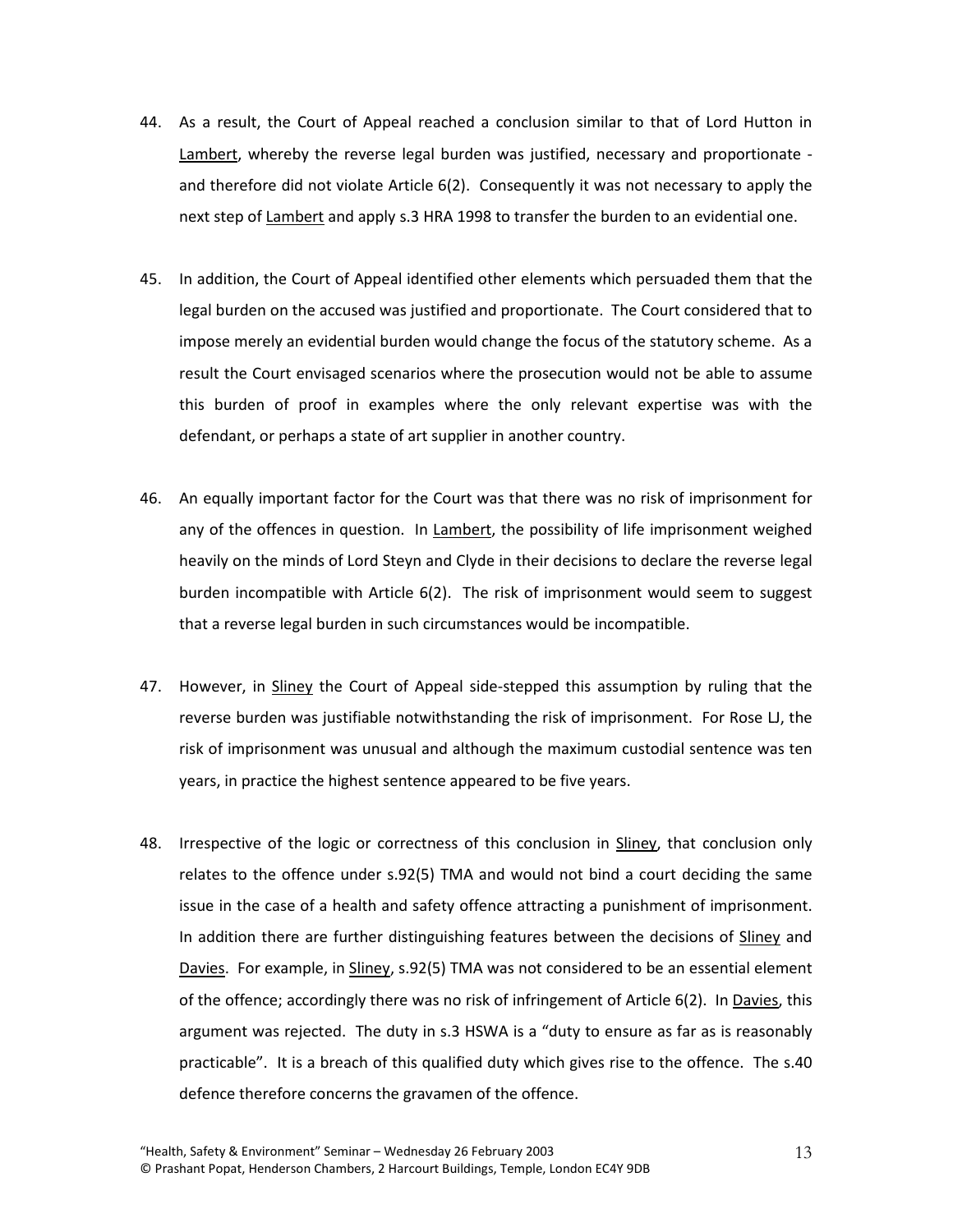### **CONCLUSIONS**

- 49. Since the introduction of the HRA, a number of principles have been developed in order to assist the court to determine in the case of a particular statute what the right approach should be. In the decisions reviewed, the application of those principles has not always been clear-cut; the stages are not always distinct. Nevertheless some applicable criteria have emerged.
- 50. The starting point is to construe the words of the section in question: what is the nature of the burden imposed by them? Is it evidential or persuasive? If the persuasive burden is mandatory and/or refers to the gravamen of the offence then the burden breaches the presumption of innocence (although this appears not to be conclusive of the matter).
- 51. Having construed the section, it is then necessary to determine whether or not the burden in question is incompatible with Article 6(2). Is it justified, necessary and proportionate? The following criteria would appear to be persuasive factors.
	- 51.1 What must the prosecution prove in order for the onus to be borne by the defendant? For example, does the prosecution have to prove the essential elements and is this more than a mere formality?
	- 51.2 What are the difficulties facing the defendant in satisfying this reverse legal burden? For example, are the facts within the knowledge of the defendant?
	- 51.3 What is the extent of the threat to society that determines the public interest in successful prosecution as against the rights of the individual (proportionality)? It should be noted that the public interest balance is quite different depending on the nature of the offence. Other considerations that may affect the proportionality of the reverse legal burden may include whether the offence was regulatory or prescriptive; what degree of obloquy the offence carries; and what is the nature of the penalty on conviction?